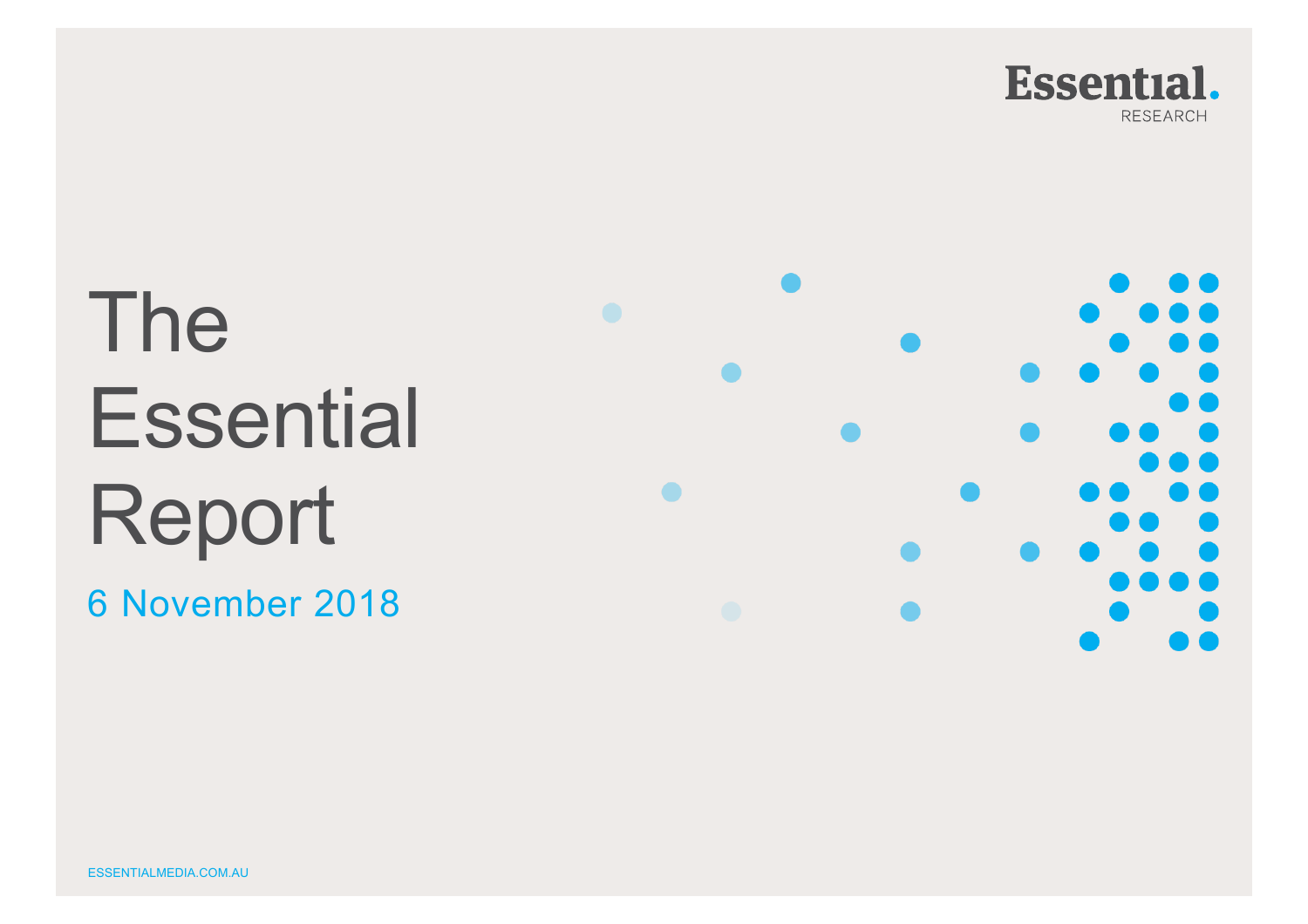### **The Essential Report**

**Date:** 6/11/2018 **Prepared By:** Essential Research **Data Supplied by:** your source

## **AMSRS幸**

Our researchers are members of the Australian Market and Social Research Society.

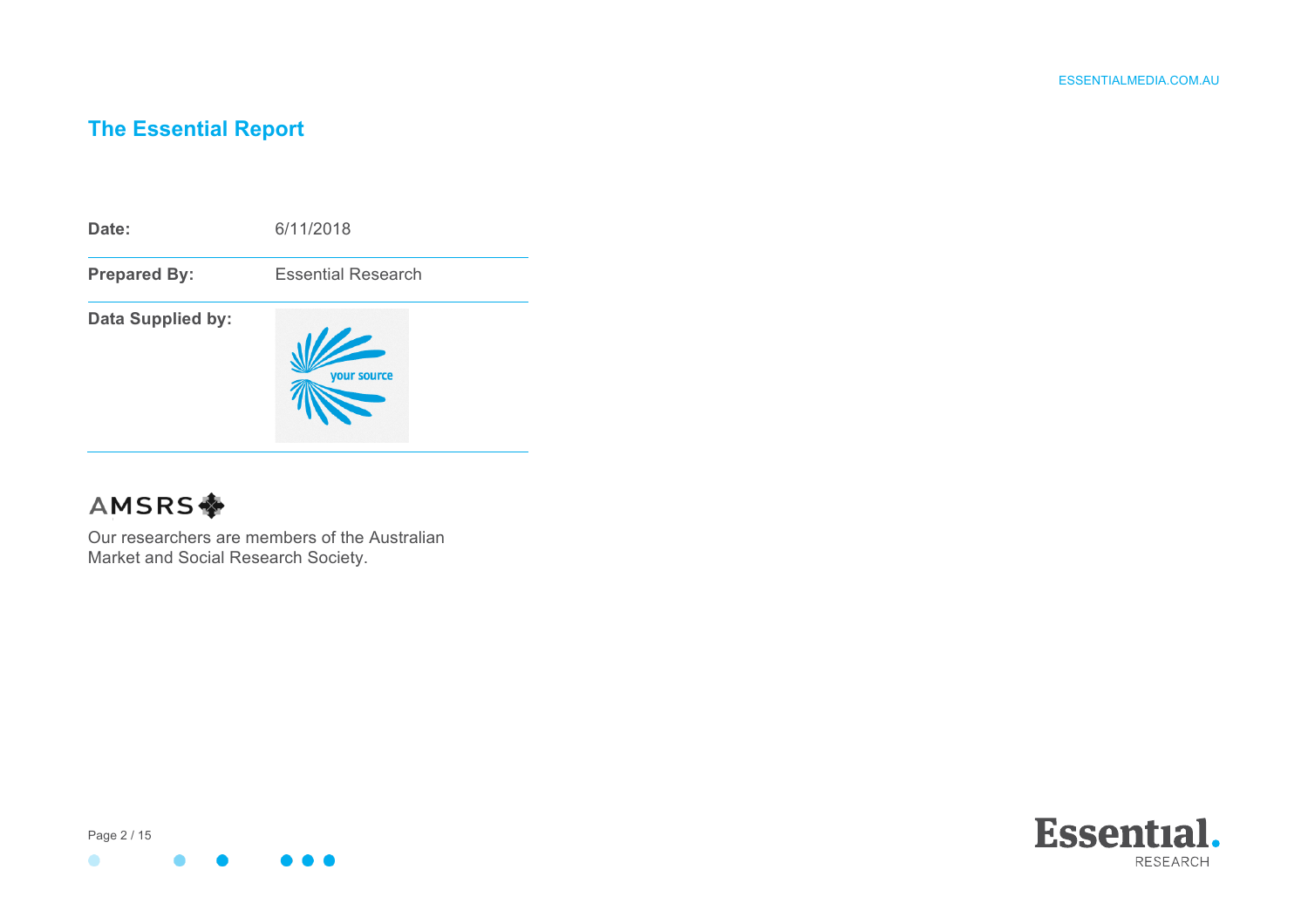#### **About this poll**

This report summarises the results of a weekly omnibus conducted by Essential Research with data provided by Your Source. The survey was conducted online from 1<sup>st</sup> to 4<sup>th</sup> November 2018 and is based on 1,028 respondents.

Aside from the standard question on voting intention, this week's report includes questions on party leaders, becoming a republic, the Royal Family, horse racing and coal-fired power stations.

The methodology used to carry out this research is described in the appendix on page 15.

Note that due to rounding, not all tables necessarily total 100% and subtotals may also vary.



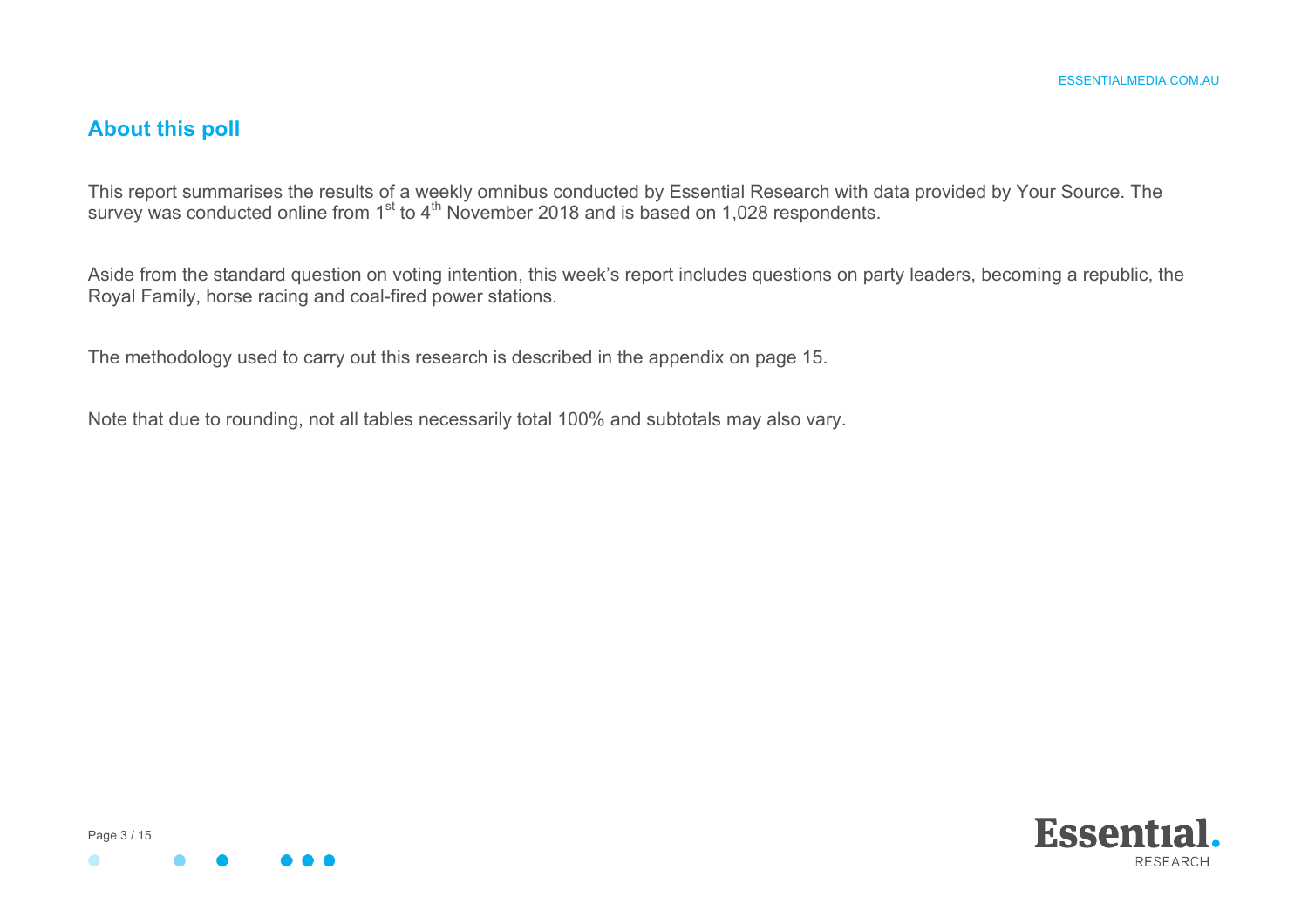#### **Federal voting intention**

Q If a Federal Election was held today to which party will you probably give your first preference vote? If not sure, which party are you currently leaning toward? If don't know - Well which party are you currently leaning to?

|                               | <b>Total</b> | 2 weeks<br>ago<br>23/10/18 | 4 weeks<br>ago<br>9/10/18 | <b>Election</b><br><b>2 Jul 16</b> |
|-------------------------------|--------------|----------------------------|---------------------------|------------------------------------|
| Liberal                       | 33%          | 36%                        | 34%                       |                                    |
| National                      | 3%           | 2%                         | 4%                        |                                    |
| <b>Total Liberal/National</b> | 36%          | 38%                        | 38%                       | 42.0%                              |
| Labor                         | 39%          | 37%                        | 37%                       | 34.7%                              |
| Greens                        | 10%          | 10%                        | 10%                       | 10.2%                              |
| Pauline Hanson's One Nation   | 6%           | 7%                         | 7%                        |                                    |
| Other/Independent             | 9%           | 8%                         | 9%                        | 13.1%                              |
| 2 party preferred             |              |                            |                           |                                    |
| <b>Liberal National</b>       | 46%          | 47%                        | 47%                       | 50.4%                              |
| Labor                         | 54%          | 53%                        | 53%                       | 49.6%                              |

NB. Respondents who select 'don't know' are not included in the results. The two-party preferred estimate is calculated by distributing the votes of the other parties according to their preferences at the 2016 election.





 $\bullet$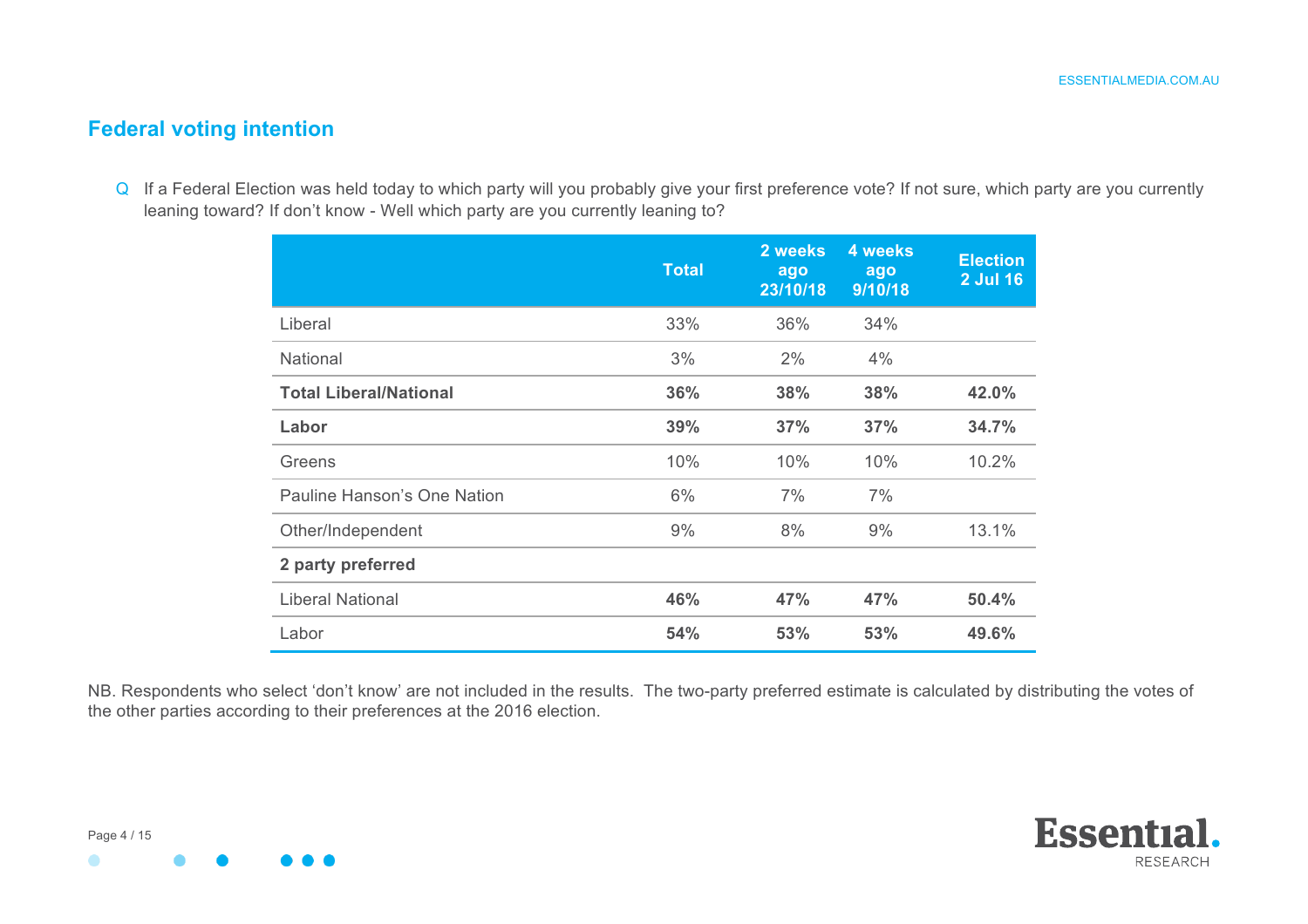#### **Scott Morrison**

Q Do you approve or disapprove of the job Scott Morrison is doing as Prime Minister?

|                         | <b>Total</b> | <b>Vote</b><br>Labor | <b>Vote</b><br><b>Lib/Nat</b> | <b>Vote</b><br><b>Greens</b> | <b>Vote</b><br><b>Other</b> | Oct<br>2018 | <b>Sep</b><br>2018 | <b>Turnbull</b><br><b>Aug 2018</b> |
|-------------------------|--------------|----------------------|-------------------------------|------------------------------|-----------------------------|-------------|--------------------|------------------------------------|
| <b>Total approve</b>    | 41%          | 25%                  | 72%                           | 20%                          | 41%                         | 43%         | 37%                | 42%                                |
| <b>Total disapprove</b> | 37%          | 58%                  | 12%                           | 63%                          | 40%                         | 28%         | 31%                | 42%                                |
| Strongly approve        | 10%          | 4%                   | 23%                           | 1%                           | 8%                          | 10%         | 9%                 | 9%                                 |
| Approve                 | 31%          | 21%                  | 49%                           | 19%                          | 33%                         | 33%         | 28%                | 33%                                |
| <b>Disapprove</b>       | 21%          | 29%                  | 11%                           | 34%                          | 22%                         | 17%         | 17%                | 23%                                |
| Strongly disapprove     | 16%          | 29%                  | 1%                            | 29%                          | 18%                         | 11%         | 14%                | 19%                                |
| Don't know              | 23%          | 17%                  | 16%                           | 18%                          | 19%                         | 28%         | 33%                | 16%                                |

41% approved of the job Scott Morrison is doing as Prime Minister (down 2% from last month) and 37% disapproved (up 9%) – a change in net approval rating from +15 to +4. 23% could not give an opinion.

7% (down 5%) of Liberal/National voters approved of the job Scott Morrison is doing, compared to 25% of ALP voters, 20% of Greens and 41% of other voters.

By gender, men were 46% approve/39% disapprove and women 34% approve/34% disapprove.

 $\bullet$ 

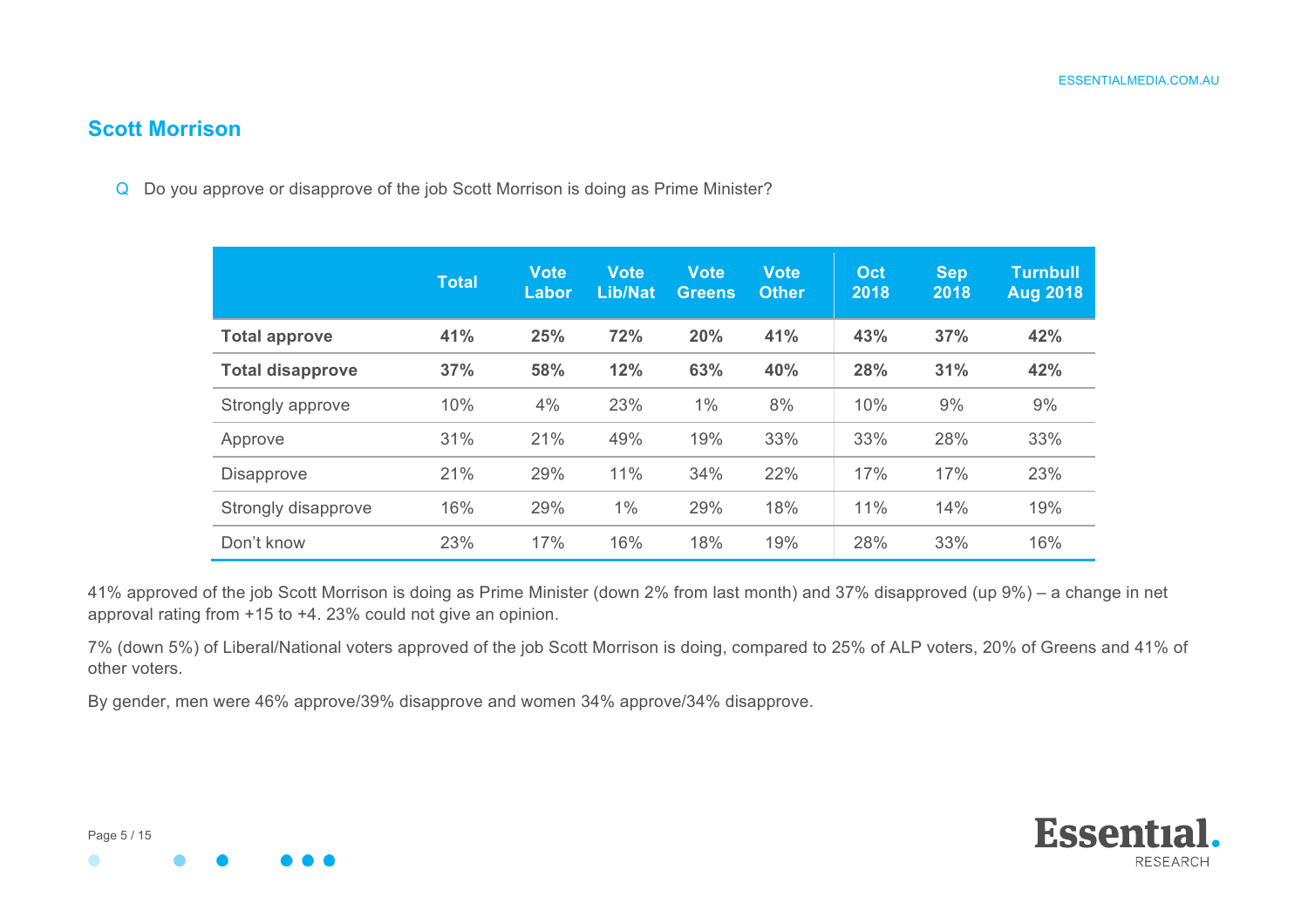#### **Bill Shorten**

Q Do you approve or disapprove of the job Bill Shorten is doing as Opposition Leader?

|                         | <b>Total</b> | <b>Vote</b><br>Labor | <b>Vote</b><br><b>Lib/Nat</b> | <b>Vote</b><br><b>Greens</b> | <b>Vote</b><br>other | Oct<br>2018 | <b>Sep</b><br>2018 | Jun<br>2018 | <b>Mar</b><br>2018 | <b>Dec</b><br>2017 | <b>Sep</b><br>2017 | June<br>2017 | <b>Mar</b><br>2017 |
|-------------------------|--------------|----------------------|-------------------------------|------------------------------|----------------------|-------------|--------------------|-------------|--------------------|--------------------|--------------------|--------------|--------------------|
| <b>Total Approve</b>    | 38%          | 67%                  | 23%                           | 40%                          | 19%                  | 33%         | 35%                | 33%         | 37%                | 36%                | 36%                | 34%          | 30%                |
| <b>Total Disapprove</b> | 44%          | 17%                  | 67%                           | 43%                          | 71%                  | 45%         | 43%                | 46%         | 44%                | 45%                | 47%                | 43%          | 49%                |
| Strongly approve        | 8%           | 20%                  | 2%                            | 5%                           | $1\%$                | 8%          | 8%                 | 6%          | 8%                 | 7%                 | 7%                 | 5%           | 4%                 |
| Approve                 | 30%          | 47%                  | 21%                           | 35%                          | 18%                  | 25%         | 27%                | 27%         | 29%                | 29%                | 29%                | 29%          | 26%                |
| <b>Disapprove</b>       | 24%          | 14%                  | 31%                           | 36%                          | 31%                  | 23%         | 21%                | 23%         | 23%                | 23%                | 25%                | 28%          | 26%                |
| Strongly disapprove     | 20%          | 3%                   | 36%                           | 7%                           | 40%                  | 22%         | 22%                | 23%         | 21%                | 22%                | 22%                | 15%          | 23%                |
| Don't know              | 18%          | 15%                  | 9%                            | 18%                          | 10%                  | 23%         | 22%                | 21%         | 19%                | 19%                | 17%                | 23%          | 22%                |

38% approved of the job Bill Shorten is doing as Opposition Leader (up 5% from last month), and 44% disapproved (down 1%) - a change in net approval rating from -12 to -6.

67% (up 4%) of ALP voters approved of the job Bill Shorten is doing, compared to 40% of Greens voters and 23% of Liberal/National voters.

By gender, men were 43% approve/46% disapprove and women 34% approve/41% disapprove.

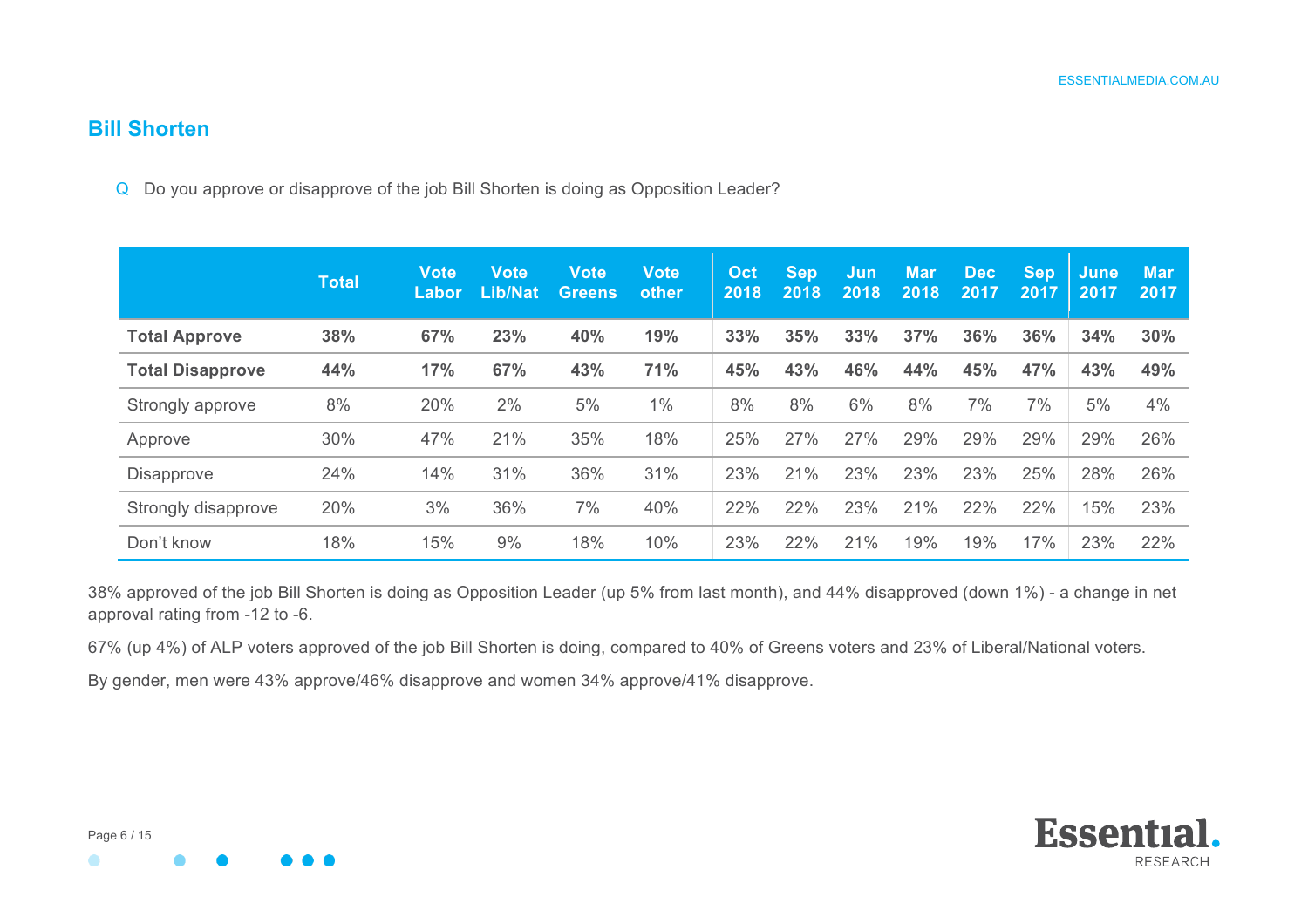#### **Preferred Prime Minister**

Q Who do you think would make the better Prime Minister out of Scott Morrison and Bill Shorten?

|                       | <b>Total</b> | <b>Vote</b><br>Labor | <b>Vote</b><br>Lib/Nat | <b>Vote</b><br><b>Greens</b> | Vote<br>other | Oct<br>2018 | <b>Sep</b><br>2018 | <b>Sep</b><br>2018 | <b>Aug 2018</b><br><b>Turnbull</b> |
|-----------------------|--------------|----------------------|------------------------|------------------------------|---------------|-------------|--------------------|--------------------|------------------------------------|
| <b>Scott Morrison</b> | 41%          | 18%                  | 80%                    | 16%                          | 47%           | 42%         | 39%                | 39%                | 41%                                |
| <b>Bill Shorten</b>   | 29%          | 59%                  | 7%                     | 46%                          | 16%           | 27%         | 27%                | 29%                | 27%                                |
| Don't know            | 29%          | 2w3%                 | 13%                    | 37%                          | 37%           | 31%         | 34%                | 32%                | 31%                                |

41% thought that Scott Morrison would make the better Prime Minister (down 1% from last month), and 29% thought Bill Shorten would be better (up 2%). 29% did not know who would make a better Prime Minister.

The results were split by party, with 80% of Liberal/National voters saying that Scott Morrison would be a better Prime Minister, and 59% of Labor voters saying Bill Shorten would.

Greens voters preferred Bill Shorten (46%) to Scott Morrison (16%).

45% of men prefer Scott Morrison and 33% prefer Bill Shorten.

37% of women prefer Scott Morrison and 26% prefer Bill Shorten.



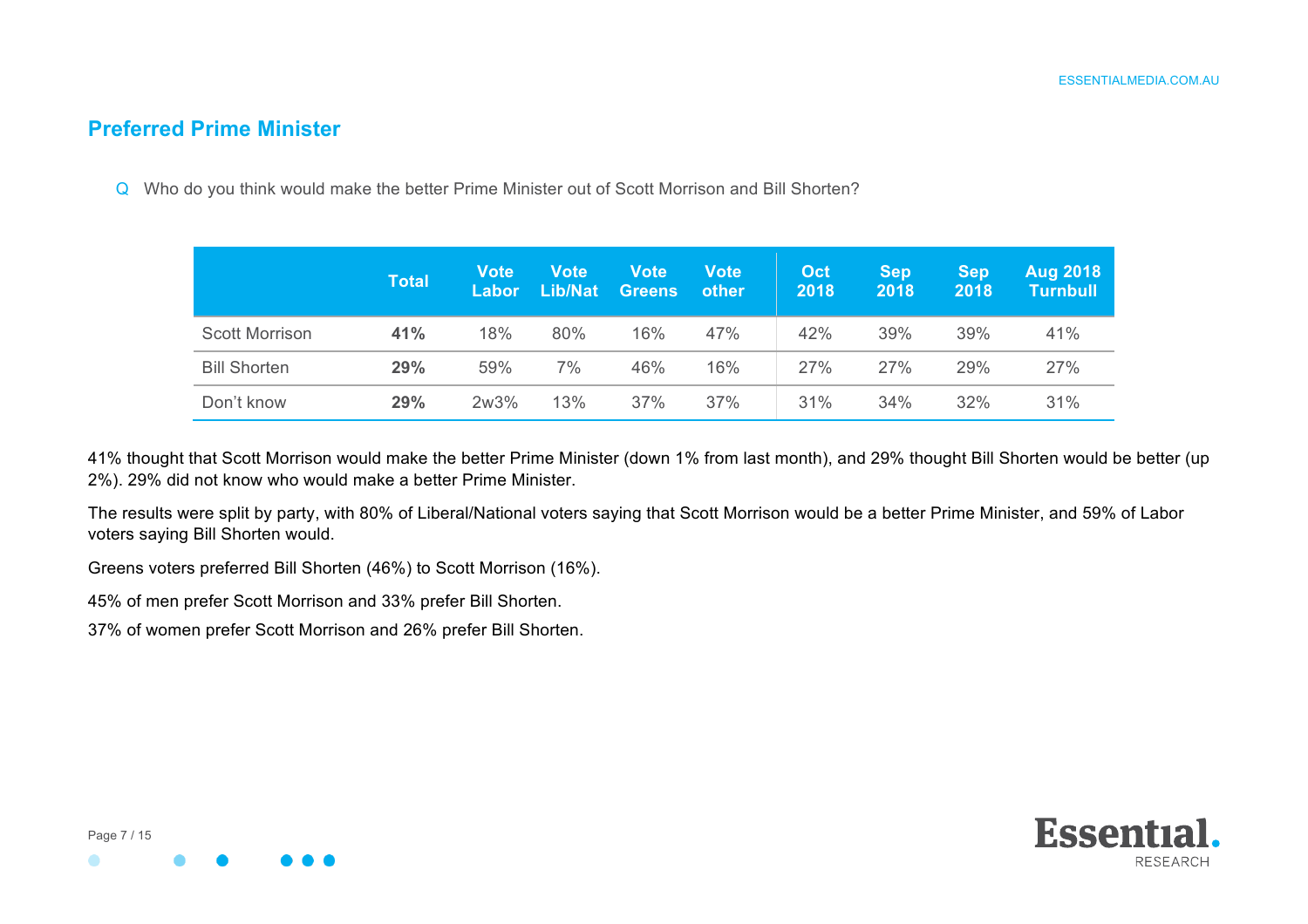#### **Republic**

Q Would you support or oppose Australia becoming a republic with an Australian head of state?

|                      | <b>Total</b> | <b>Vote</b><br>Labor | <b>Vote</b><br><b>Lib/Nat</b> | <b>Vote</b><br><b>Greens</b> | <b>Vote</b><br>other | <b>Jan</b><br>2017 | <b>Jan</b><br>2018 | <b>May</b><br>2018 |
|----------------------|--------------|----------------------|-------------------------------|------------------------------|----------------------|--------------------|--------------------|--------------------|
| <b>Total support</b> | 44%          | 53%                  | 43%                           | 57%                          | 35%                  | 44%                | 44%                | 48%                |
| <b>Total oppose</b>  | 32%          | 26%                  | 40%                           | 23%                          | 45%                  | 30%                | 29%                | 30%                |
| Strongly support     | 16%          | 22%                  | 12%                           | 17%                          | 16%                  | 21%                | 18%                | 21%                |
| Support              | 28%          | 31%                  | 31%                           | 40%                          | 19%                  | 23%                | 26%                | 27%                |
| Oppose               | 15%          | 14%                  | 20%                           | 12%                          | 15%                  | 18%                | 14%                | 17%                |
| Strongly oppose      | 17%          | 12%                  | 20%                           | 11%                          | 30%                  | 12%                | 15%                | 13%                |
| Don't know           | 24%          | 22%                  | 17%                           | 20%                          | 20%                  | 26%                | 26%                | 22%                |

44% support Australia becoming a republic and 32% oppose. 24% have no opinion.

This is a small drop in support (down 4%) for a republic since this question was asked in May.

Younger respondents were a little more likely to support a republic – 50% of those aged under 35 support a republic compared to 43% of aged 35-54 and 39% of those aged 55+.

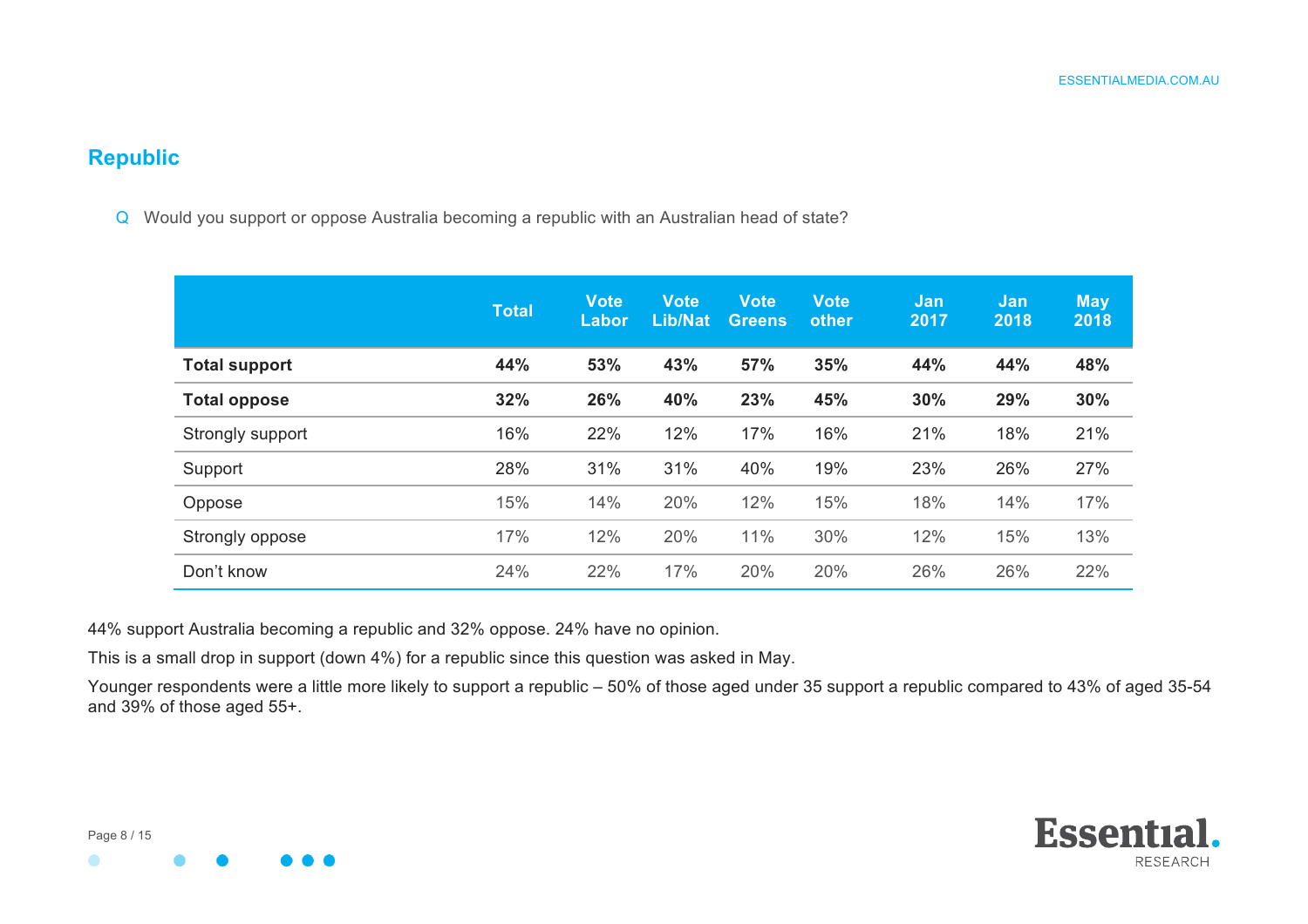## **Perceptions of Royal Family**

Q Do you have a favourable or unfavourable opinion of the following members of the Royal family?

|                       | <b>Total</b><br>favour-<br>able | Total<br>unfavour<br>-able | <b>Very</b><br>favour-<br>able | ˈFavour<br>-able | <b>Neither</b><br>favour-<br>able nor<br>unfavour-<br>able | <b>Unfavour-</b><br>able | <b>Very</b><br><u>lunfavour-</u><br>able | Don't<br>know |
|-----------------------|---------------------------------|----------------------------|--------------------------------|------------------|------------------------------------------------------------|--------------------------|------------------------------------------|---------------|
| Queen Elizabeth       | 61%                             | 10%                        | 29%                            | 32%              | 26%                                                        | 5%                       | 5%                                       | 3%            |
| <b>Prince Charles</b> | 33%                             | 30%                        | 9%                             | 24%              | 35%                                                        | 16%                      | 14%                                      | 3%            |
| <b>Prince William</b> | 68%                             | 9%                         | 32%                            | 36%              | 20%                                                        | 4%                       | 5%                                       | 3%            |
| <b>Prince Harry</b>   | 70%                             | 9%                         | 40%                            | 30%              | 19%                                                        | 4%                       | 5%                                       | 2%            |

|                       | <b>Total</b><br>favour-<br>able | <b>Vote</b><br>Labor | <b>Vote</b><br>Lib/Nat | <b>Vote</b><br><b>Greens</b> | <b>Vote</b><br>other |
|-----------------------|---------------------------------|----------------------|------------------------|------------------------------|----------------------|
| Queen Elizabeth       | 61%                             | 63%                  | <b>71%</b>             | 47%                          | 59%                  |
| <b>Prince Charles</b> | 33%                             | 33%                  | 45%                    | 27%                          | 24%                  |
| <b>Prince William</b> | 68%                             | 69%                  | 76%                    | 57%                          | 69%                  |
| <b>Prince Harry</b>   | 70%                             | 74%                  | 76%                    | 64%                          | 69%                  |





 $\bullet$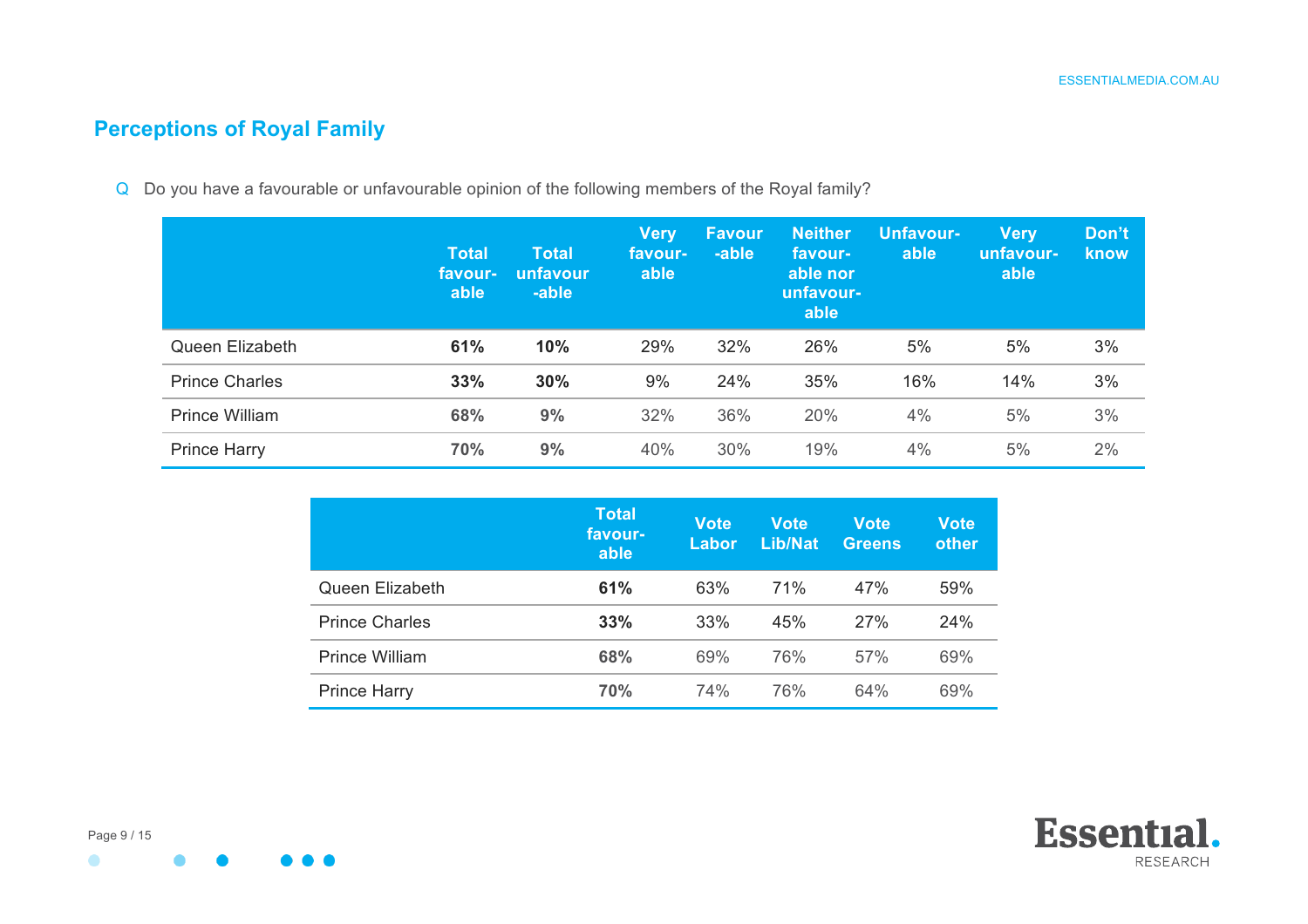Overall, perceptions of Queen Elizabeth, Prince William and Prince Harry were highly favourable. 70% had a favourable opinion of Prince Harry, 68% Prince William and 61% Queen Elizabeth.

However, only 33% had a favourable opinion of Prince Charles – with 30% unfavourable and 35% neither.

Liberal/National voters tended to have a more favourable opinion of these members of the Royal family than other voter groups.



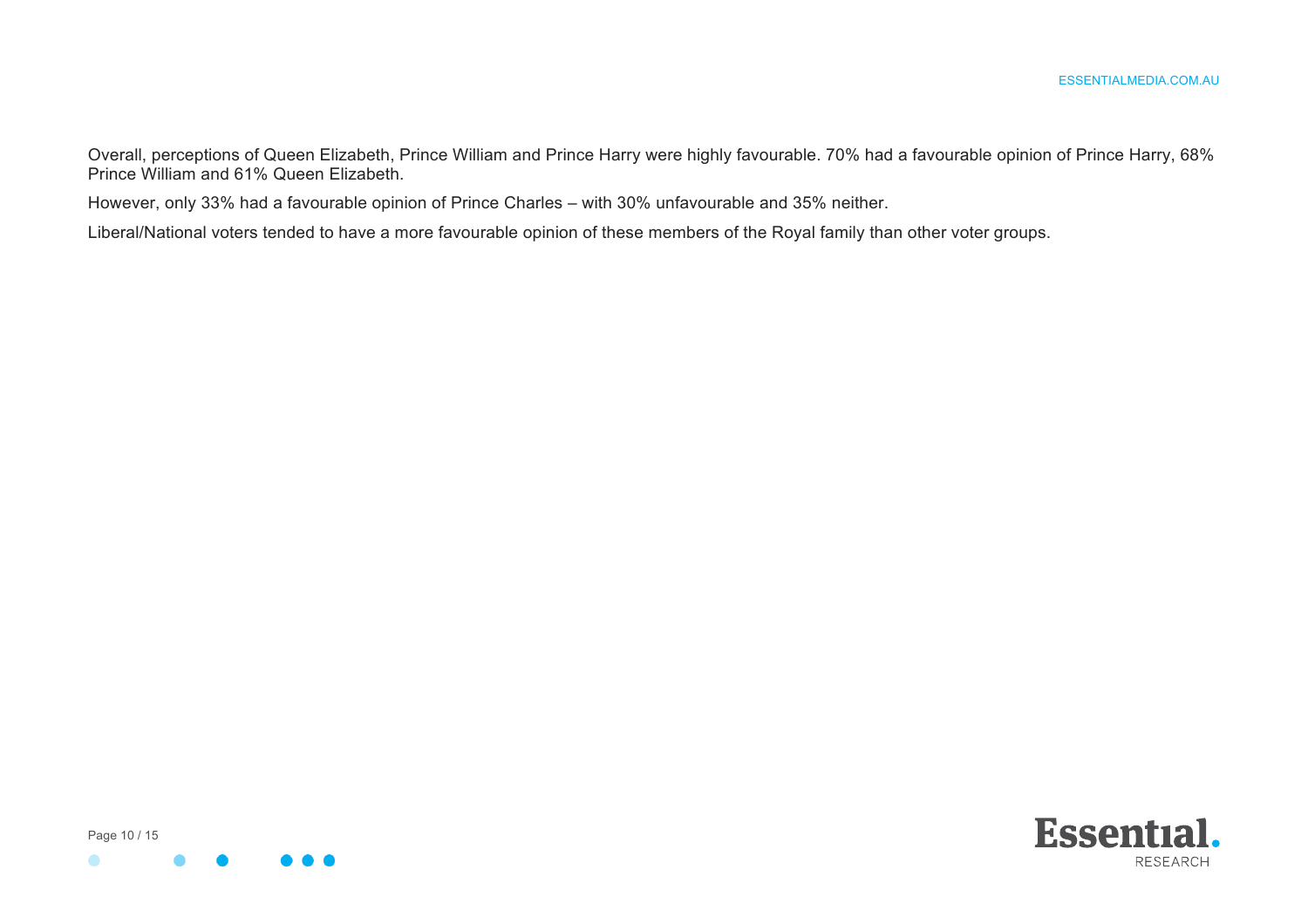#### **Interest in horseracing**

Q How would you describe your level of interest in horse racing?

|                   | <b>Total</b> | <b>Vote</b><br><b>Labor</b> | <b>Vote</b><br><b>Lib/Nat</b> | <b>Vote</b><br><b>Greens</b> | <b>Vote</b><br>other | Oct<br>2011 |
|-------------------|--------------|-----------------------------|-------------------------------|------------------------------|----------------------|-------------|
| High interest     | 8%           | 8%                          | 10%                           | 5%                           | 5%                   | 6%          |
| Moderate interest | 20%          | 23%                         | 26%                           | 15%                          | 16%                  | 16%         |
| Low interest      | 26%          | 28%                         | 26%                           | 27%                          | 22%                  | 33%         |
| No interest       | 44%          | 40%                         | 37%                           | 53%                          | 56%                  | 44%         |
| Don't know        | 2%           | 2%                          | 1%                            | ۰                            | $1\%$                | 1%          |

8% say they have a high interest in horse racing and 20% have a moderate interest. 70% say they have low or no interest. This represents a little more interest than when this question was asked in 2011.

Those with most interest are men (34% high/moderate), aged 18-34 (37%), full-time workers (37%) and those earning more than \$2,000 pw (37%).

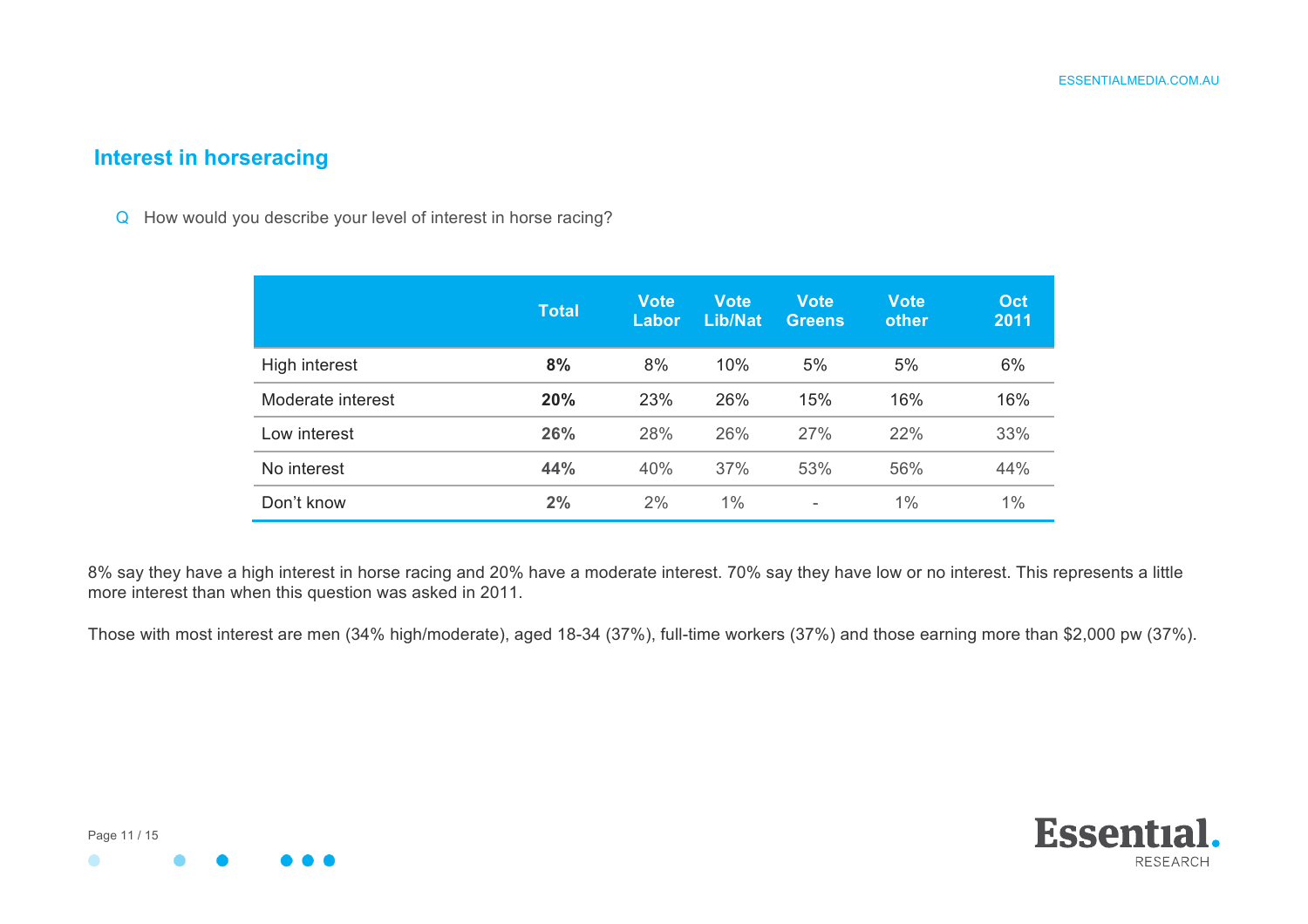## **Statements about horseracing**

Q Do you agree or disagree with the following statements?

|                                                                                                              | <b>Total</b><br>agree | <b>Total</b><br>dis-<br>agree | <b>Strongly</b><br>agree | <b>Agree</b> | Dis-<br>agree | <b>Strongly</b><br>dis-<br>agree | Don't<br>know |
|--------------------------------------------------------------------------------------------------------------|-----------------------|-------------------------------|--------------------------|--------------|---------------|----------------------------------|---------------|
| I regularly bet on horse races                                                                               | 19%                   | 78%                           | 7%                       | 12%          | 21%           | 57%                              | 3%            |
| I rarely bet on horse races but will be watching the<br>Melbourne Cup and placing a bet                      | 38%                   | 55%                           | 13%                      | 25%          | 21%           | 34%                              | 7%            |
| I will watch the Melbourne Cup but will not place a bet                                                      | 33%                   | 59%                           | 10%                      | 23%          | 26%           | 33%                              | 8%            |
| I have never been interested in the Melbourne Cup                                                            | 33%                   | 62%                           | 15%                      | 18%          | 34%           | 28%                              | 5%            |
| I have become less interested in the Melbourne Cup over<br>recent years because of my concerns with gambling | 26%                   | 67%                           | 9%                       | 17%          | 33%           | 34%                              | 8%            |
| I have become less interested in the Melbourne Cup<br>because of my concerns about animal cruelty            | 29%                   | 63%                           | 13%                      | 16%          | 32%           | 31%                              | 7%            |

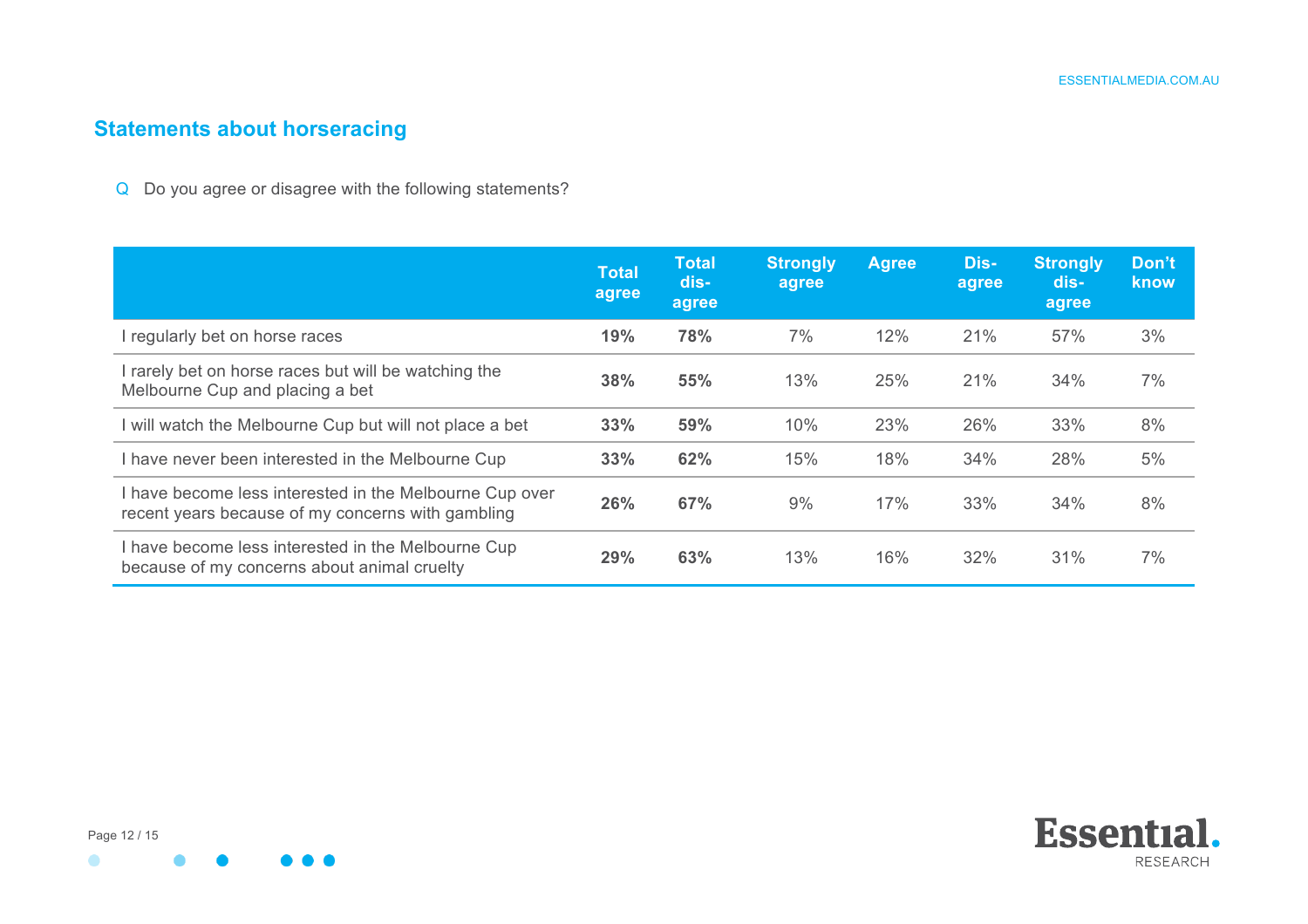|                                                                                                              | <b>Total</b><br>agree | <b>Vote</b><br>Labor | <b>Vote</b><br>Lib/Nat | <b>Vote</b><br><b>Greens</b> | <b>Vote</b><br>other |
|--------------------------------------------------------------------------------------------------------------|-----------------------|----------------------|------------------------|------------------------------|----------------------|
| regularly bet on horse races                                                                                 | 19%                   | 22%                  | 23%                    | 14%                          | 9%                   |
| I rarely bet on horse races but will be watching the Melbourne Cup and<br>placing a bet                      | 38%                   | 41%                  | 49%                    | 27%                          | 35%                  |
| I will watch the Melbourne Cup but will not place a bet                                                      | 33%                   | 32%                  | 42%                    | 29%                          | 28%                  |
| I have never been interested in the Melbourne Cup                                                            | 33%                   | 34%                  | 28%                    | 36%                          | 34%                  |
| I have become less interested in the Melbourne Cup over recent years<br>because of my concerns with gambling | 26%                   | 29%                  | 25%                    | 34%                          | 26%                  |
| I have become less interested in the Melbourne Cup because of my<br>concerns about animal cruelty            | 29%                   | 32%                  | 25%                    | 55%                          | 23%                  |

Despite only 19% saying they regularly bet on horse races, 38% say they will be watching the Melbourne Cup and placing a bet while 33% say they will be watching the Cup but not placing a bet.

However, 33% agree that they have never been interested in the Melbourne Cup. 26% agree they have become less interested because of concerns about gambling and 29% have become less interested because of concerns about animal cruelty.

Liberal/National voters tend to have more interest in the Melbourne Cup than other voter groups.





Page 13 / 15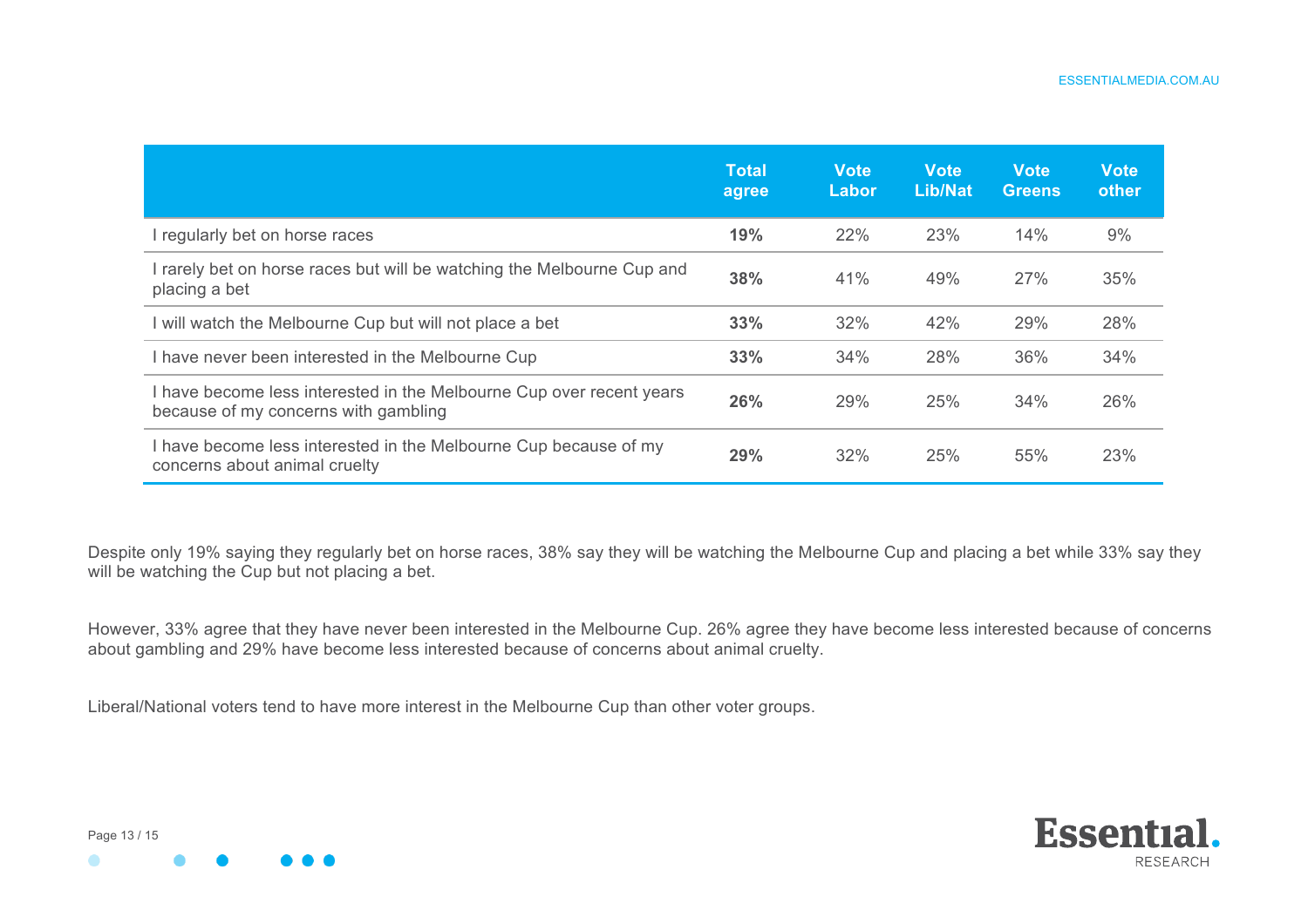#### **Coal-fired power stations**

Q Would you approve or disapprove of the Government giving support to new coal-fired power stations, including indemnifying them against the future risk of a carbon price?

|                         | <b>Total</b> | <b>Vote</b><br>Labor | <b>Vote</b><br><b>Lib/Nat</b> | <b>Vote</b><br><b>Greens</b> | <b>Vote</b><br>other |
|-------------------------|--------------|----------------------|-------------------------------|------------------------------|----------------------|
| <b>Total approve</b>    | 39%          | 33%                  | 58%                           | 17%                          | 43%                  |
| <b>Total disapprove</b> | 35%          | 40%                  | 25%                           | 65%                          | 36%                  |
| Strongly approve        | 14%          | 10%                  | 23%                           | 2%                           | 21%                  |
| Approve                 | 25%          | 23%                  | 35%                           | 15%                          | 22%                  |
| <b>Disapprove</b>       | 16%          | 15%                  | 18%                           | 20%                          | 14%                  |
| Strongly disapprove     | 19%          | 25%                  | 7%                            | 45%                          | 22%                  |
| Don't know              | 26%          | 27%                  | 17%                           | 18%                          | 22%                  |

39% approve of the Government giving support to new coal-fired power stations, including indemnifying them against the future risk of a carbon price and 35% disapprove.

A majority of Liberal/National voters approve (58%) while 65% of Greens voters disapprove. Labor voters were split 33% approve/40% disapprove.

47% of men approve and 36% disapprove – while 30% of women approve and 34% disapprove.



Page 14 / 15